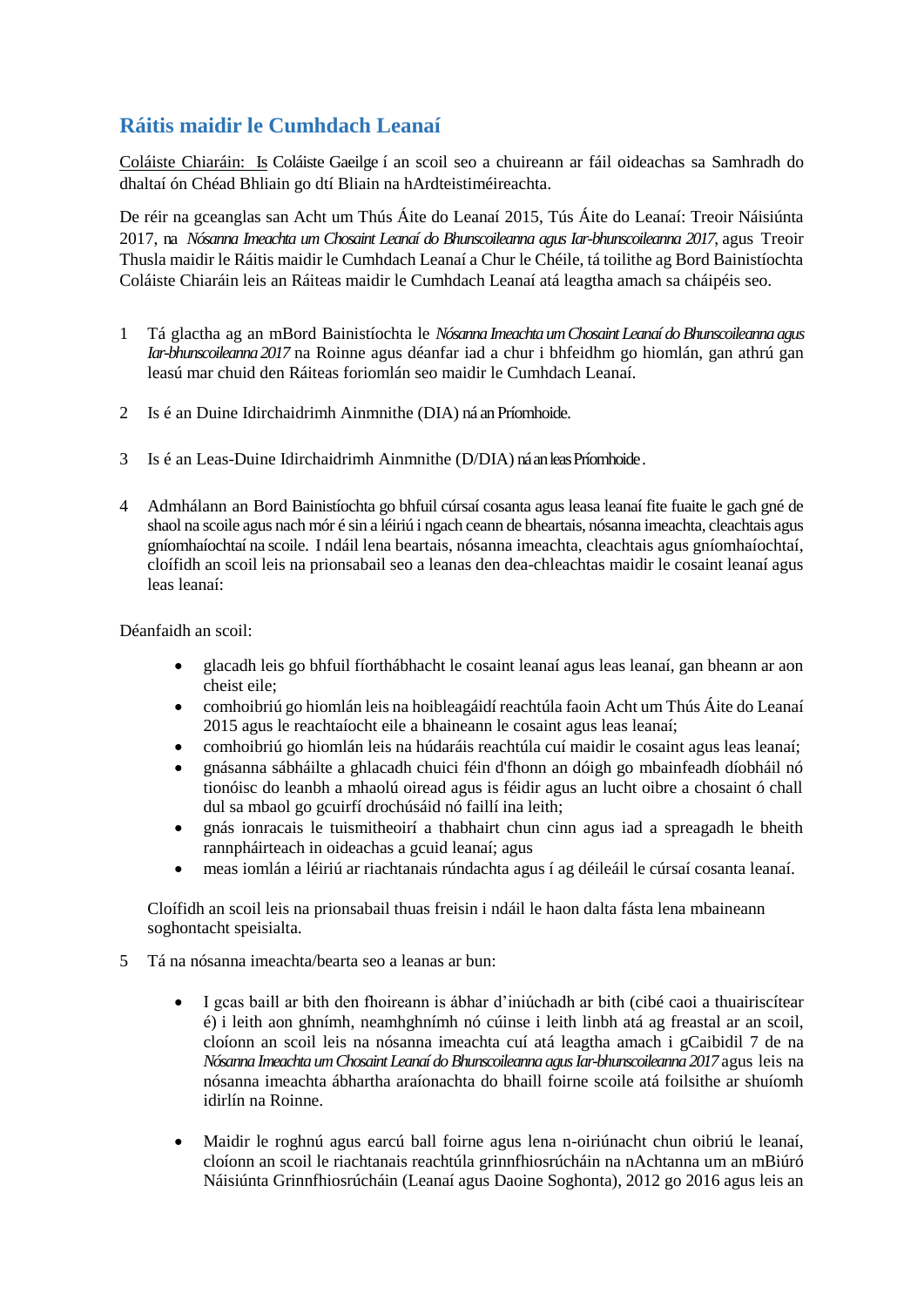treoir leathan maidir leis an dualgas cúraim atá leagtha insna ciorcláin ábhartha de chuid an Gharda a bhaineann le grinnfhiosrúchán agus earcaíocht agus atá arna bhfoilsiú ag an ROE agus le fáil ar shuíomh idirlín na ROE.

- Maidir le soláthar an eolais agus, áit is gá, an teagaisc agus na hoiliúna do lucht foirne chun a shonrú go bhfuil an díobháil (mar a shainmhínítear í in Acht 2015) tarlaithe rinne an scoil na nithe seo a leanas -
	- Cóip de Ráiteas na scoile maidir le Cumhdach Leanaí a chur ar fáil do gach ball den fhoireann
	- A chinntiú go gcuirfear cóip de Ráiteas na scoile maidir le Cumhdach Leanaí ar fáil do gach ball nua den fhoireann
	- $\triangleright$  Lucht foirne a spreagadh chun leas a bhaint as oiliúint chuí
	- $\triangleright$  Comhaltaí den Bhord Bainistíochta a spreagadh chun leas a bhaint as oiliúint chuí
	- Coimeádann an Bord Bainistíochta taifid de gach oiliúint a chuirtear ar lucht foirne agus ar chomhaltaí den Bhord
- Maidir le hábhair imní i dtaobh na cosanta leanaí a thuairisciú do Thusla, ní mór do gach ball foirne cloí leis na nósanna imeachta atá leagtha amach insna *Nósanna Imeachta um Chosaint Leanaí do Bhunscoileanna agus Iar-bhunscoileanna 2017* ar a n-áirítear, i gcás múinteoirí cláraithe, iad siúd a bhaineann le tuairisciú sainordaithe faoin Acht um Thús Áite do Leanaí 2015.
- Sa scoil seo tá an DIA thuasluaite ceaptha ag an mBord mar an "duine cuí" (mar a shainmhínítear sin san Acht um Thús Áite do Leanaí 2015) chun bheith mar an gcéad pointe teagmhála i leith an Ráitis maidir le Cumhdach Leanaí.
- Daoine sainordaithe is ea gach múinteoir cláraithe arna fhostú ag an scoil faoin Acht um Thús Áite do Leanaí 2015.
- De réir an Achta um Thús Áite do Leanaí 2015, tá measúnacht curtha i gcrích ag an mBord maidir leis an mbaol go mbainfeadh díobháil fhéideartha ar bith do leanbh a bheadh ag freastal ar an scoil nó ag glacadh páirte i ngníomhaíochtaí scoile. Tá measúnacht scríofa leis seo ina leagtar amach na réimsí riosca a sonraíodh agus nósanna imeachta na scoile chun na rioscaí sin a bhainistiú mar aguisín leis na nósanna imeachta seo.
- 6 Tá an ráiteas seo foilsithe ar shuíomh idirlín na scoile agus tá sé tugtha do gach ball de lucht foirne na scoile, do Chumann na dTuismitheoirí (más ann dó) agus don phátrún. Tá sé ar fáil go héasca do thuismitheoirí agus caomhnóirí ach é a iarraidh. Cuirfear cóip den Ráiteas seo ar fail do Thusla agus don Roinn ach ceann a iarraidh.
- 7 Athbhreithneofar an Ráiteas seo maidir le Cumhdach Leanaí gach dhá bhliain nó a luaithe is indéanta tar éis d'athrú ábhartha bheith déanta maidir le haon ní dá dtagraíonn an ráiteas seo.

Ghlac an Bord Bainistíochta leis an Ráiteas seo maidir le Cumhdach Leanaí ar *1ú Aibreán 2022*.